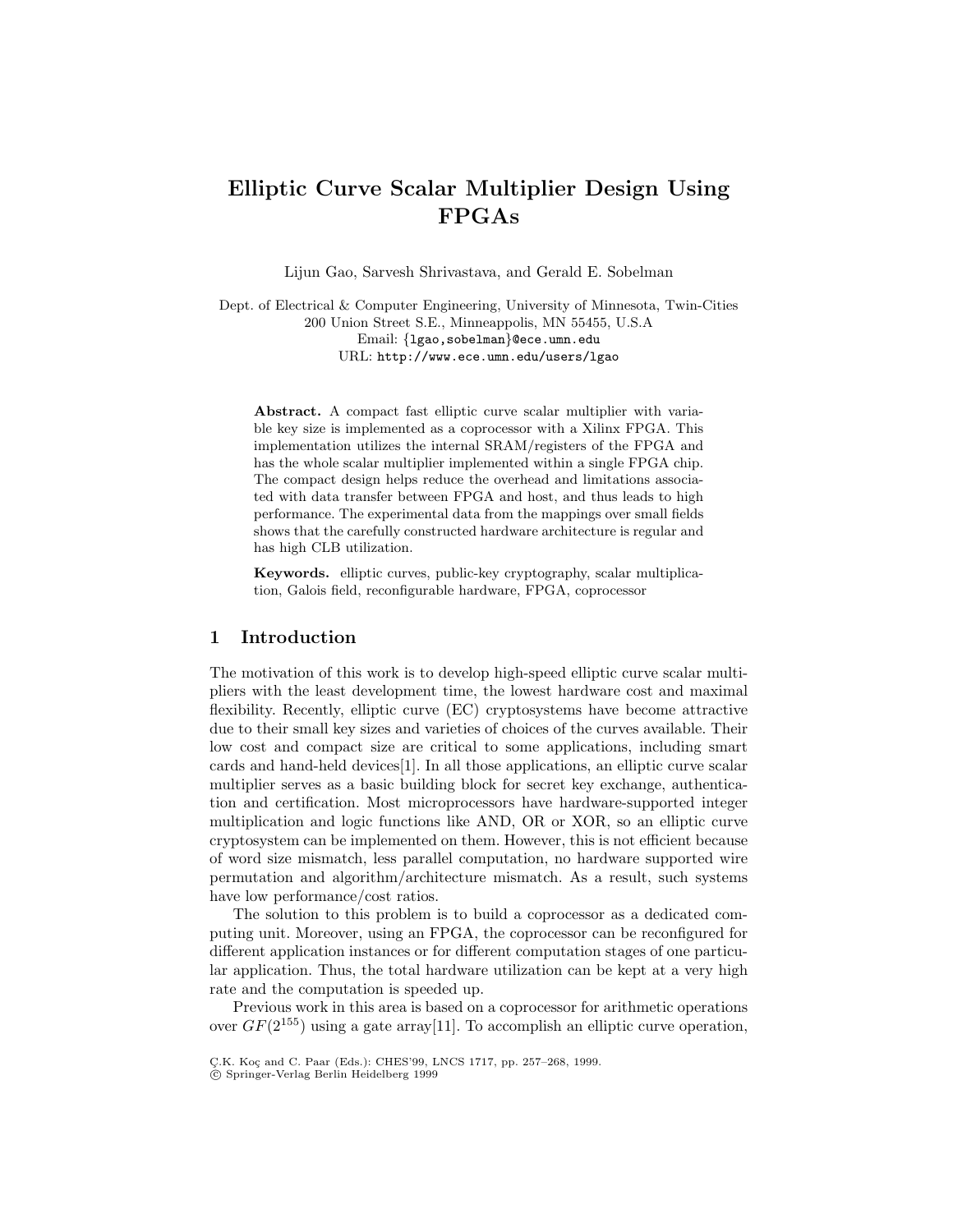the host controller and the coprocessor have to transfer data between each other frequently. The control of elliptic curve operations and the storage of intermediate variables are provided by the host controller. Therefore, the communication cost is large and may be a bottleneck for an elliptic curve cryptosystem.

In this paper, a compact fast elliptic curve scalar multiplier coprocessor is introduced which utilizes the internal SRAM/registers in an FPGA and is implemented within a single FPGA chip. The normal bases for the underlying finite field are chosen because the field squarings can be done with the bit shifts in hardware and are virtually free[2]. A pipelined digit-serial modified Massey-Omura multiplier is constructed and is used in the design. The scalar multiplier is implemented with a parameterized (in term of key size) VHDL description and is synthesized/mapped to a Xilinx FPGA. By changing the parameter for key size and re-doing synthesis, a different instance can be acquired. The architecture and algorithms adopted here are suitable for massively parallel computation. Therefore, with larger capacity FPGA chips, higher performance can be easily obtained with few changes in the underlying design.

## **2 Algorithm of EC Scalar Multiplier**

The basic operation in an EC cryptosystem is the scalar multiplication over the elliptic curve and the most efficient method for computing EC scalar multiplications is to use an addition/subtraction method $[2][4][5]$ . With this method, the scalar (or the integer) is decomposed in a non-adjacent format(NAF) and one scalar multiplication is done with a series of additions/subtractions of elliptic curve points. In turn, each addition/subtraction of EC points consists of a series of underlying field additions, squarings, multiplications and inversions. When the elliptic curve is defined over  $GF(2<sup>m</sup>)$  with an optimal normal basis, these underlying field operations have the least complexity. The elliptic curve used in this implementation is defined by Weierstrass equations as:

$$
y^2 + xy = x^3 + ax^2 + b \tag{1}
$$

where  $a, b \in GF(2^m)$  and  $b \neq 0$ . The algorithms of EC scalar multiplication and EC addition/subtraction are shown below respectively[2].

Algorithm 1: EC scalar multiplication Input:

P−EC point  $n-(e_{l-1}, e_{l-2}, ..., e_1, e_0)$  non-adjacent format integer and  $e_{l-1}=1$ Output:

 $Q = nP$ 

Computation:

1.  $Q = P$ ; 2. For  $i = l - 2$  downto 0 do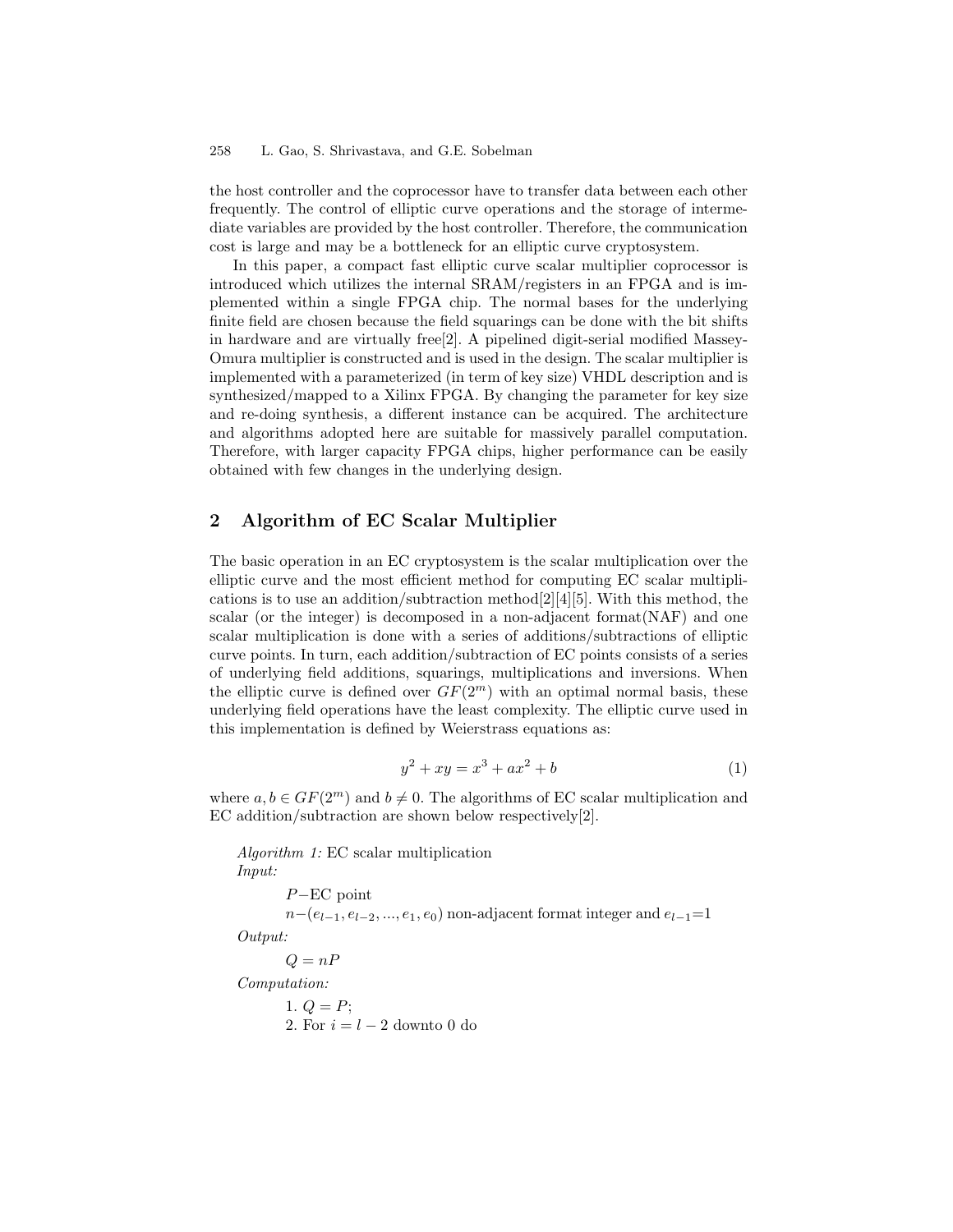Set  $Q = 2Q$ ; If  $e_i = 1$  then set  $Q = Q + P$ ; If  $e_i = -1$  then set  $Q = Q - P$ ; 3. Output Q;

Algorithm 2: EC addition Input:

> $P_0 = (x_0, y_0)$  $P_1 = (x_1, y_1)$

Output:

 $(x_2, y_2) = P_2 = P_1 + P_0$ Computation: 1. If  $P_0 = 0$ , then output  $P_2 = P_1$  and stop; 2. If  $P_1 = 0$ , then output  $P_2 = P_0$  and stop; 3. If  $x_0 = x_1$  then If  $y_0 = y_1$  then  $\lambda = x_1 + y_1/x_1;$  $x_2 = \lambda^2 + \lambda + a;$  $y_2 = x_1^2 + (\lambda + 1)x_2;$ else output  $O$ : else  $\lambda = (y_0 + y_1)/(x_0 + x_1);$  $x_2 = \lambda^2 + \lambda + x_0 + x_1 + a$ ;  $y_2 = (x_1 + x_2)\lambda + x_2 + y_1;$ 4. Output $(x_2, y_2)$ ;

Since  $-P_0 = (x_0, x_0 + y_0)$  for  $P_0 = (x_0, y_0)$  and  $P_1 - P_0 = P_1 + (-P_0)$ , EC subtraction is as simple as EC addition and can be computed with one EC addition. The average and maximal number of non-zero bits among NAFs are about  $m/3$  and  $m/2$ , respectively [2]. Therefore the average cost of Alg.1 is about m point doubles and  $m/3$  point additions/subtractions[2], and the worst case cost is about m point doubles and  $m/2$  point additions/subtractions. This is much better than binary decomposition, which has  $m/2$  non-zero bits on average and m non-zero bits in the worst case.

# **3 Hardware Architecture**

## **3.1 System Structure**

Since the word size (or key size) for a typical elliptic curve cryptosystem is large, the above algorithm can not be unfolded. Therefore, a folded hardware architecture is constructed with a controller to sequence the computation. The underlying field multiplier, a  $GF(2<sup>m</sup>)$  multiplier with optimal normal basis, can be implemented as either a serial multiplier or a digital-serial multiplier or a parallel multiplier, depending on the amount of available hardware resources. In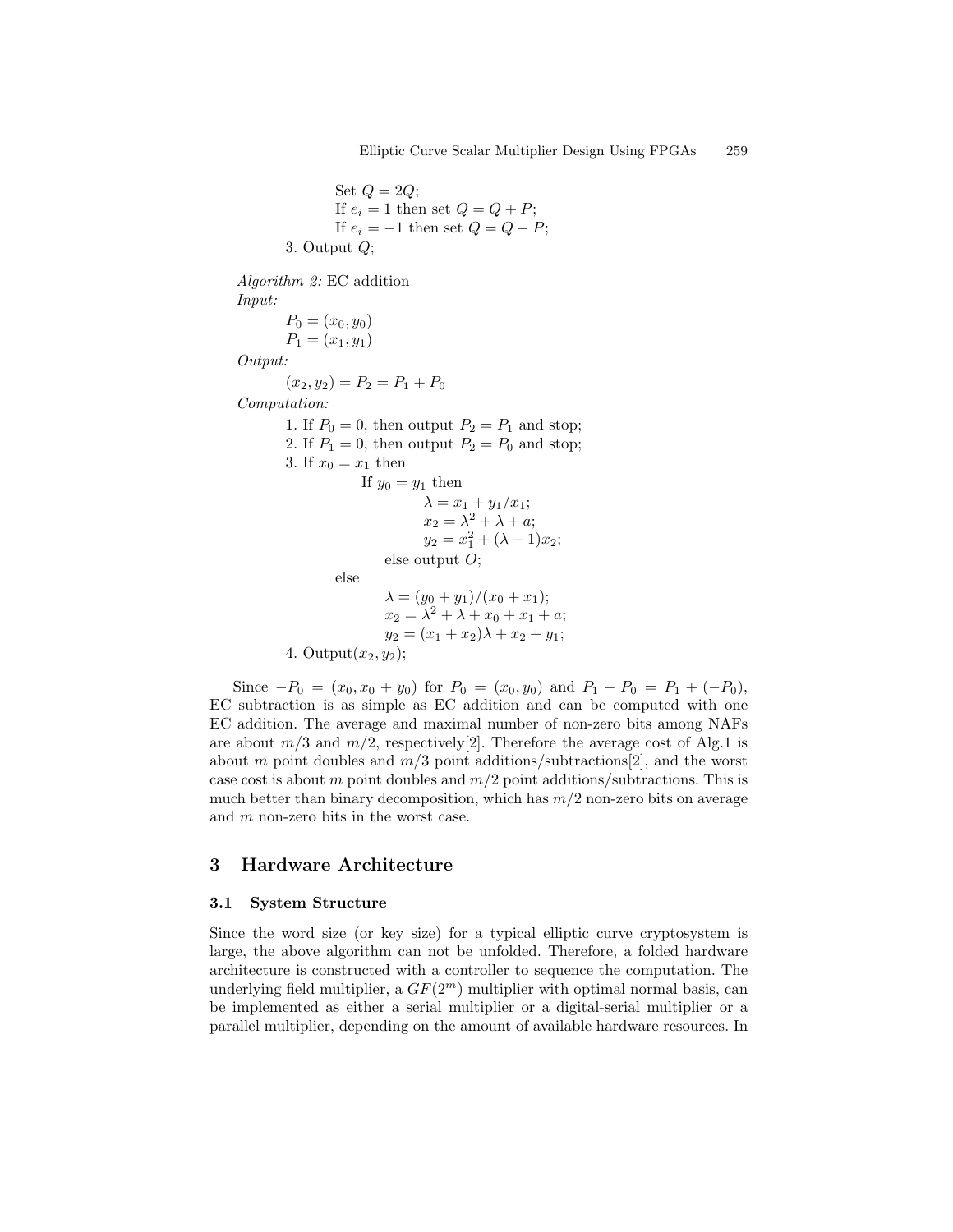Fig. 1, the two FIFOs serve as input/output buffers and the dual-port register file is used to save input parameters and intermediate data. This is realizable because Xilinx FPGAs have a large amount of internal SRAM and registers. Alternatively, if we were to use external SRAM, it would take either many external user pins with multiple SRAM chips, or multiple cycles to read in one single word. This would result in low bandwidth data transfers due to the large word size. The hardware provides  $GF(2^m)$  arithmetic units GF adder, GF squarer, GF multiplier and GF inverter. With the finite field of characteristic 2 as the underlying field, addition is just a bit-wise XOR, and with normal bases representation, squaring is a simple cyclic right shift. The internal structures of the GF multiplier and GF inverter are given in the following sections.



**Fig. 1.** Hardware architecture of EC coprocessor

### **3.2 GF multiplier Structure**

The structure of GF multiplier is a modified form of the Massey-Omura multiplier. Compared to the implementation in [9], the modified structure reduces the number of AND gates and the wire permutation by 50% in the AND



**Fig. 2.** Structure of  $GF(2^m)$  serial multiplier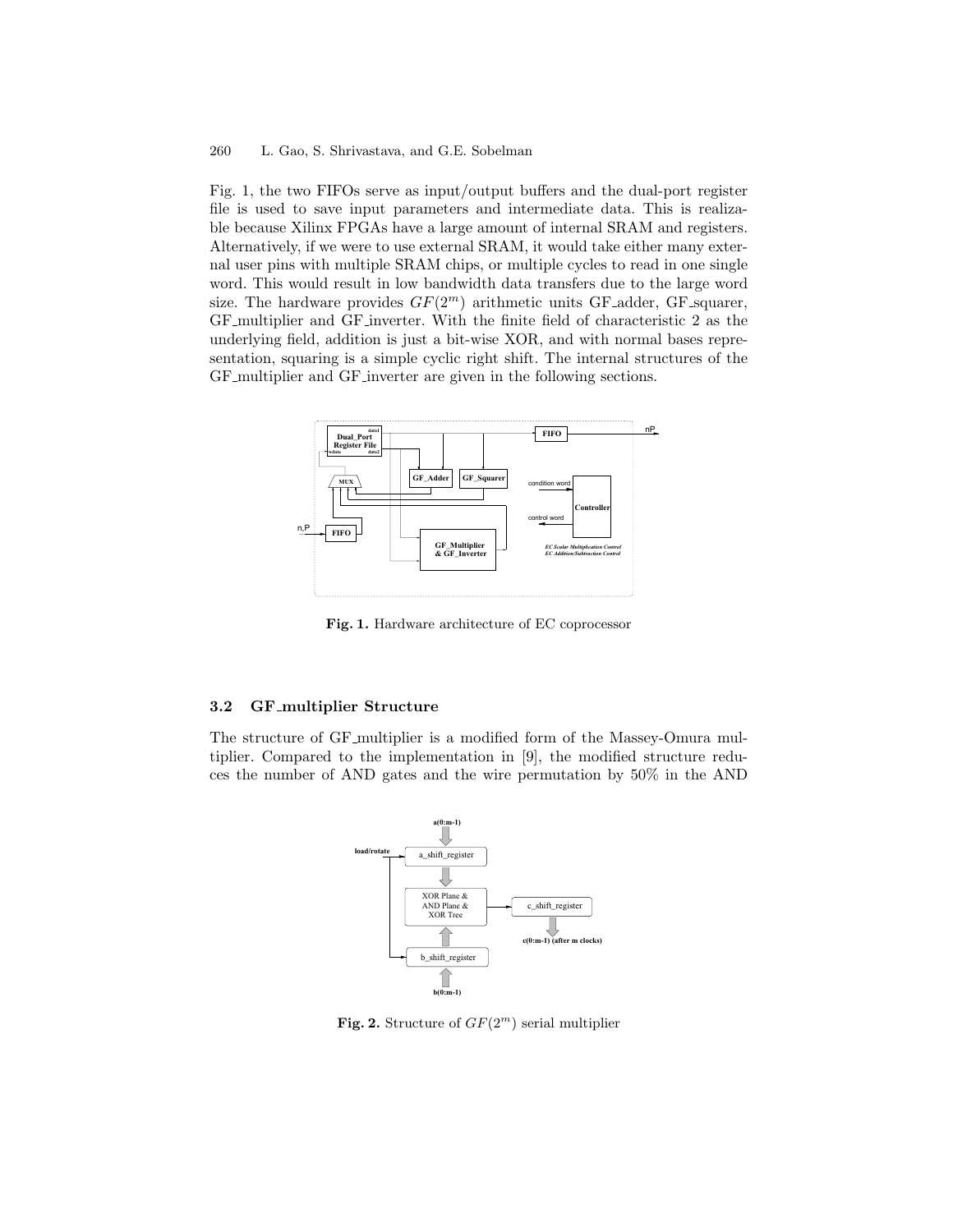

**Fig. 3.** Structure of  $GF(2^m)$  digit-serial multiplier



**Fig. 4.** Structure of  $GF(2^m)$  parallel multiplier

Plane without changing the total number of XOR gates. A serial multiplier of such a structure is shown in Fig. 2, which can be simply unfolded to a digitalserial multiplier in Fig. 3 or a parallel multiplier in Fig. 4. In this serial multiplier, at each cycle, a shift register and b shift register make a cyclic right shift, and one bit of the product is computed and shifted into the product register, c shift register. Therefore, each multiplication takes  $m$  clock cycles. If the serial multiplier is unfolded to a parallel multiplier, then each multiplication only takes one clock cycle. However, the required hardware will be  $m$  times that of the serial multiplier. Pipeline techniques are also applied to the XOR Plane—AND Plane—XOR Tree of the multiplier to reduce the clock cycle time. The modified Massey-Omura serial multiplier takes  $m$  AND gates,  $2m$  XOR gates and  $3m$ flip-flops, and has a latency of  $m \times (T_{AND} + T_{XOR} \lceil log_2(m-1) \rceil)$  when it is not pipelined. However when it is pipelined, the serial multiplier has a latency of  $(m + \lceil log_2(m - 1) \rceil) \times Max(T_{AND}, T_{XOR})$  and a total cost of m AND gates, 2m XOR gates and 5m flip-flops. It is obvious that the pipelined multiplier is much faster than non-pipelined ones when  $m$  is large. The same techniques can also apply to a digit-serial multiplier. The digit-serial multiplier with a digit size of k will generate k bits of the product simutaneously and thus one multiplication can be done in  $kth$  fold time taken by a serial multiplier. The digit-serial multiplier makes a trade-off of the speed and the hardware between a serial multiplier and a parallel multiplier.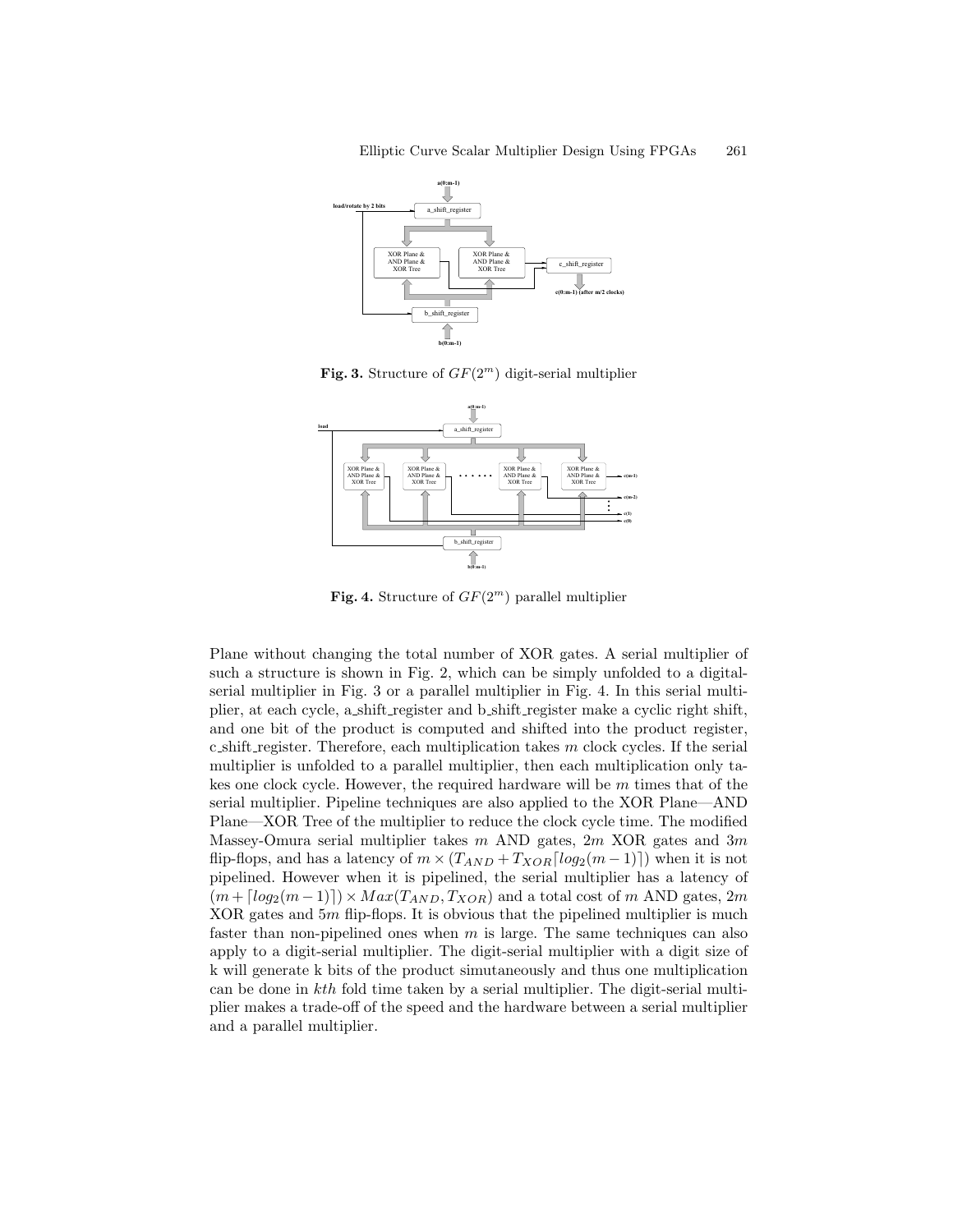#### **3.3 GF inverter Structure**

The structure of GF inverter is derived from the method introduced by T. Itoh et al[8] and is shown in Fig. 5. The inverse takes  $\lfloor log_2(m-1) \rfloor$  recursive iterations and a total of  $\lfloor log_2(m - 1) \rfloor + HW(m - 1) - 2$  underlying field multiplications, where  $HW(m-1)$  is the Hamming weight of  $(m-1)$ .



**Fig. 5.** Structure of  $GF(2^m)$  inverter

#### **3.4 Controller Structure**

The controller takes advantage of the abundance of internal SRAM and registers in Xilinx FPGAs. The controller is built up as a finite state machine with table look-up to implement the logic functions. Since the whole look-up table consists of small look-up tables from each CLB (configurable logic block), the controller can be pipelined to have a clock cycle time equal to one CLB delay. A pipelined structure of the controller is illustrated in Fig. 4. At each cycle, a selector associated with the value of PC is generated. It then selects the appropriate bit of the condition word to make PC either increment or load a new value from the Branch PC look-up. In case of a branch hazard, the pipeline register is cleared.



**Fig. 6.** Pipelined structure of the controller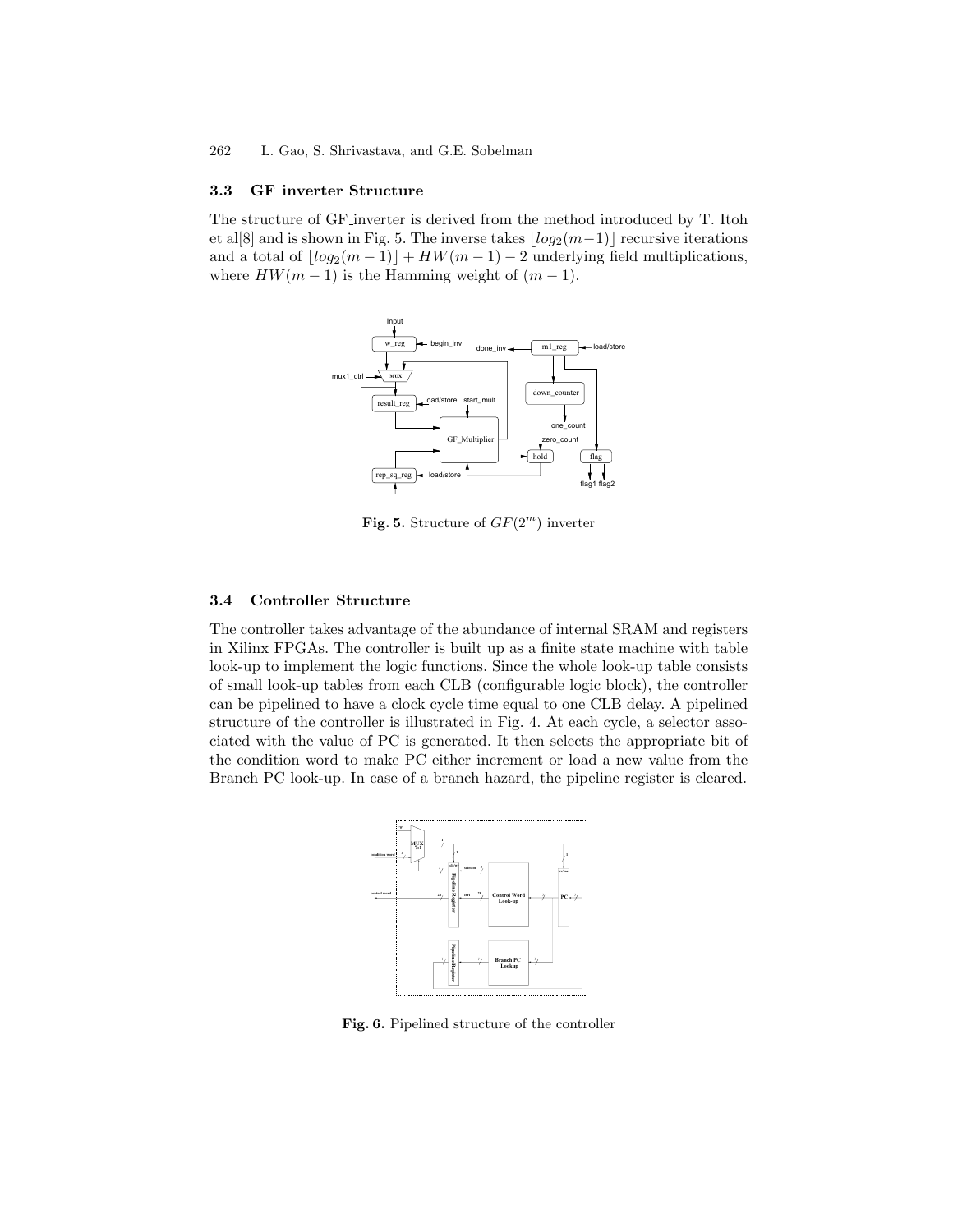## **4 Dataflow of EC Scalar Multiplication**

The algorithm and hardware architecture leads to the computation dataflow chart shown in Fig. 7 and Fig. 8. Each bit of the decomposed scalar is encoded by 2 bits to represent  $\{1,0,-1\}$ . A total of 9 intermediate storage elements are needed and it leads to a 4-bit address space for the dual-port register file. Then each data bit of the dual-port register file can be implemented with one CLB and the dual-port register file has one CLB delay. It is obvious that the dataflow has many conditional branches. Therefore, the branch hazard problem has to be taken care. From the dataflow chart, the schedule and control of computation in the scalar multiplier is worked out and the corresponding VHDL description is implemented.



**Fig. 7.** Dataflow chart I of EC scalar multiplier

## **5 Development of EC Scalar Multiplier**

All components in the scalar multiplier are implemented according to above algorithms and hardware architectures. A pipelined digit-serial multiplier is implemented because a serial or a parallel multiplier is only a special case for digit size of 1 or m respectively. The controller is a finite state machine according to Fig. 6. The implementation of the controller follows the dataflow charts I & II in Fig. 7 and Fig. 8, respectively. All operations in the dataflow can be categorized as one of the following atomic operations: unconditional jump, conditional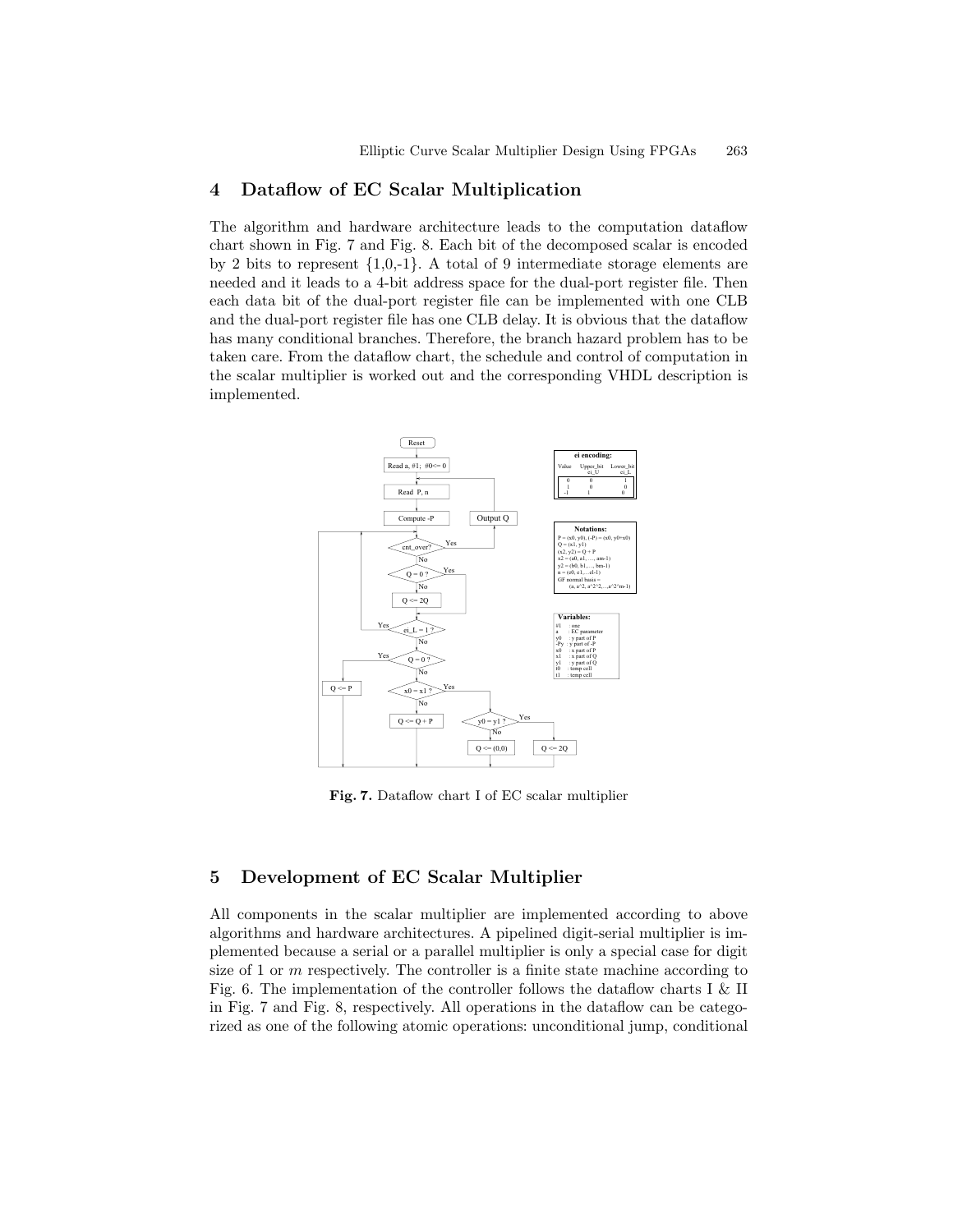

**Fig. 8.** Dataflow chart II of EC scalar multiplier

jump, operand load, operand store, finite field addition, finite field squaring, finite field multiplication and finite field inversion. Then, each state of the controller consists of one or more such atomic operations because addition, squaring, multiplication/inversion and load/store can be executed concurrently. The execution schedule is optimized to provide the shortest computing time. These atomic operations are represented as macros and are re-used in the VHDL code. One example of the VHDL simulation results is shown in Fig. 9 for  $m = 39$  and type II optimal normal basis[14]. The example shows two scalar multiplications which compute

$$
7 \times (1A0C3EB323, 2EE60CF558) = (7527E64FAD, 34A9265CF1)
$$

$$
7 \times (1A0C3EB323, 34E A32467B) = (7527E64FAD, 418E C0135C)
$$

for  $a = 1A28CE01DD$  and  $b = 1200569A44$  in equation (1). The hex encoding follows the method in [14].

# **6 Mapping onto Xilinx XC4000XL-Series FPGA**

### **6.1 Synthesis/Mapping Results**

After VHDL code simulations, the design is setup with a pipelined  $GF(2<sup>m</sup>)$ serial multiplier (or digit size of 1) and is mapped onto a Xilinx XC4000XLseries FPGA for some small values of  $m$ . The synthesis is done with Exemplar synthesis tools and the mapping/layout is done with Xilinx Design Manager.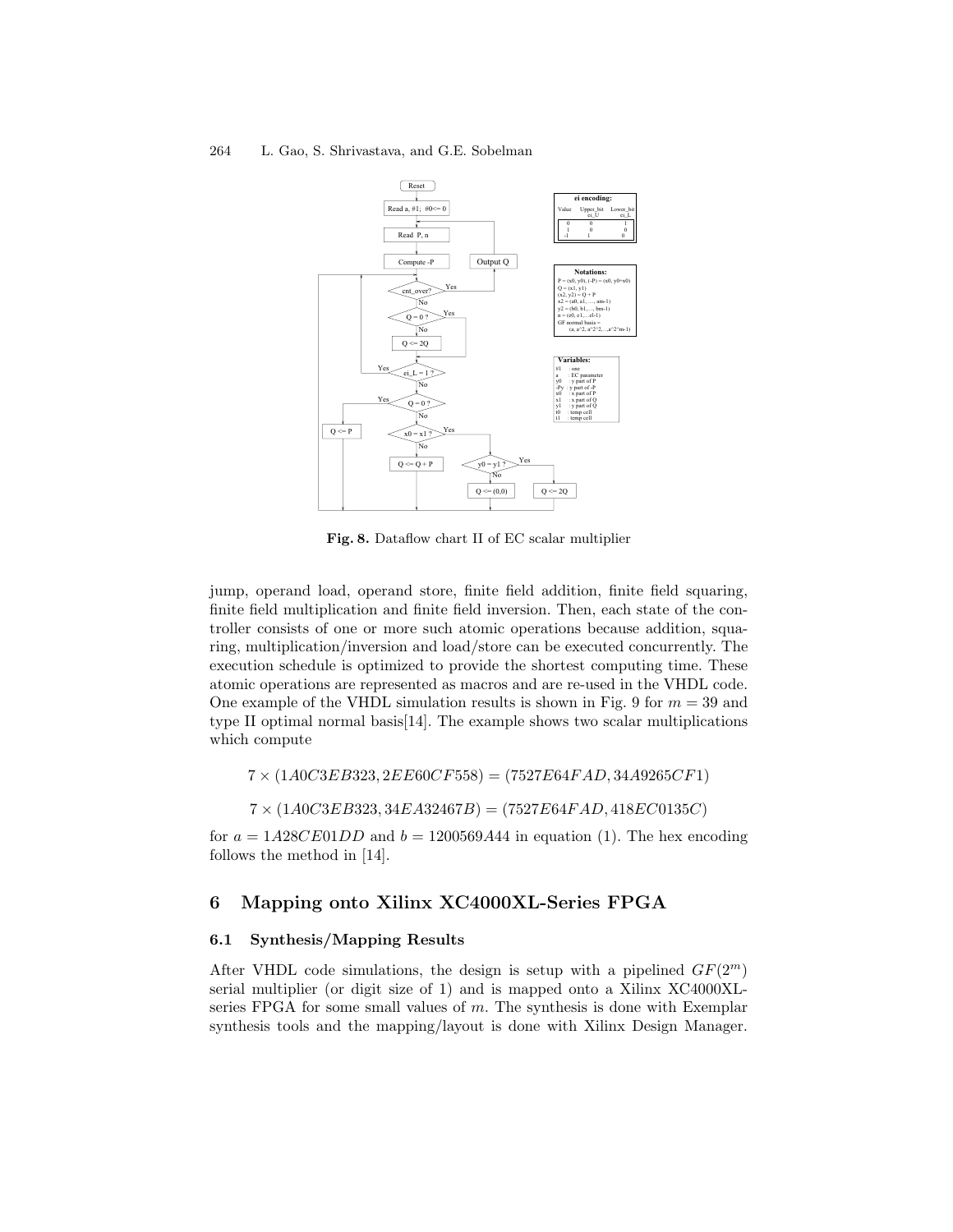

**Fig. 9.** VHDL simulation waveform for  $m = 39$ 

The results are shown in Table 1 and one example of the layout for  $m = 29$ is shown in Fig. 10. The mapping efficiency is represented with the percentage of total CLBs in a FPGA that is used by the design and the throughput is represented with the scalar multiplications per second. Both the throughput and clock cycles in Table 1 represent the worst case performance. It is shown that the architecture of the prototype is regular and the designed coprocessor has very high CLB utilization. The dominant operation in the EC scalar multiplier is  $GF(2^m)$  multiplication. Therefore, if the  $GF(2^m)$  serial multiplier is unfolded with a factor of 2, then the throughput, in terms of scalar multiplications per second, will be doubled.

**Table 1.** FPGA chip area utilization and throughput

|      | Value XC4000XL    | CLB Usage          | Clock Cycles | Throughput                |
|------|-------------------|--------------------|--------------|---------------------------|
| of m | Device            |                    |              | $(\text{scalar mul/sec})$ |
| 5    | 4010XL            | $272/400 = 68\%$   | 126          | 179856                    |
| 11   | $4013\mathrm{XL}$ | $478/576 = 83\%$   | 825          | 19230                     |
| 29   | 4028XL            | $962/1024 = 93\%$  | 7158         | 1653                      |
| 53   | 4044XL            | $1626/1936 = 84\%$ | 26753        | 417                       |

#### **6.2 Analysis of the Mapping Results**

Since the proposed hardware architecture is regular and simple, the expected mapping results can also be obtained with an estimation formula. Then, a comparison can be made to analyze the mapping results. In order to derive the formula, two summaries are listed below: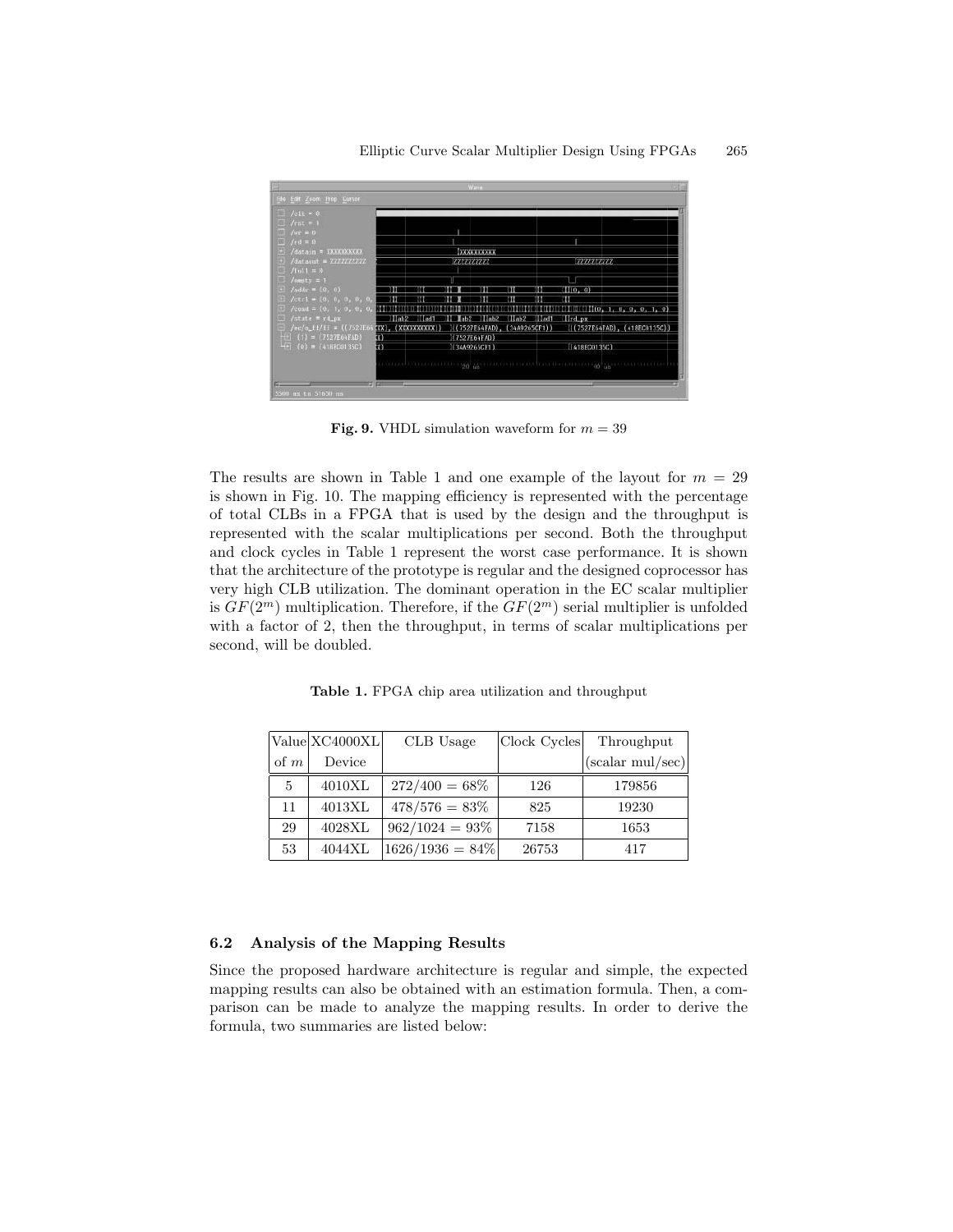

**Fig. 10.** FPGA Layout for m=29 with XC4028XL

- 1. CLB (Configurable Logic Block) structure of Xilinx XC4000XL-series:
	- **–** 2 flip-flops(FFs) per CLB
	- **–** 2 function generators (FGs) per CLB (4 input/single output logic unit)
	- **–** 2 single-port 16x1 RAMs per CLB (using two logic units)
	- **–** 1 dual-port 16x1 RAM per CLB (using two logic units)
- 2. Cost of implementing basic components:
	- **–** two m-bit registers take 2m FFs.
	- **–** three m-bit shift registers take 3m FFs and FGs.
	- **–** four m-bit 2:1 MUXs take 4m FGs.
	- **–** one m-bit GF Adder takes m FGs.
	- **–** one m-bit dual-port 9 word RAM takes 2m FGs.
	- one *m*-bit 6 word FIFO takes  $6(m + 1)$  FFs and FGs.
	- one m-bit 2 word FIFO takes  $2(m+1)$  FFs and FGs.
	- **–** one m-bit GF Multiplier takes 5mFFs and 3m FGs (pipelined bit-serial multiplier).
	- one m-bit GF Inverter takes  $3(m + log_2 m)$  FFs and FGs (excluding GF Multiplier).

From above basic facts, the cost of one EC scalar multiplier with key size  $m$  is derived as:

- $-$  Total FFs  $= 21m + 3log_2 m + 48$
- $-$  Total FGs  $= 24m + 3log_2 m + 308$
- **–** Minimal value of Total CLBs
	- $=$  max(Total FFs, Total FGs)/2
	- $= 12m + (3log_2m)/2 + 154$
- **–** Maximal value of Total CLBs
	- $=$  (Total FFs + Total FGs)
	- $= 45m + 6log_2m + 356$

Table 2 is constructed with above estimation formula and the data in Table 1. In Table 2, the actual CLBs means the CLB count of the mapping obtained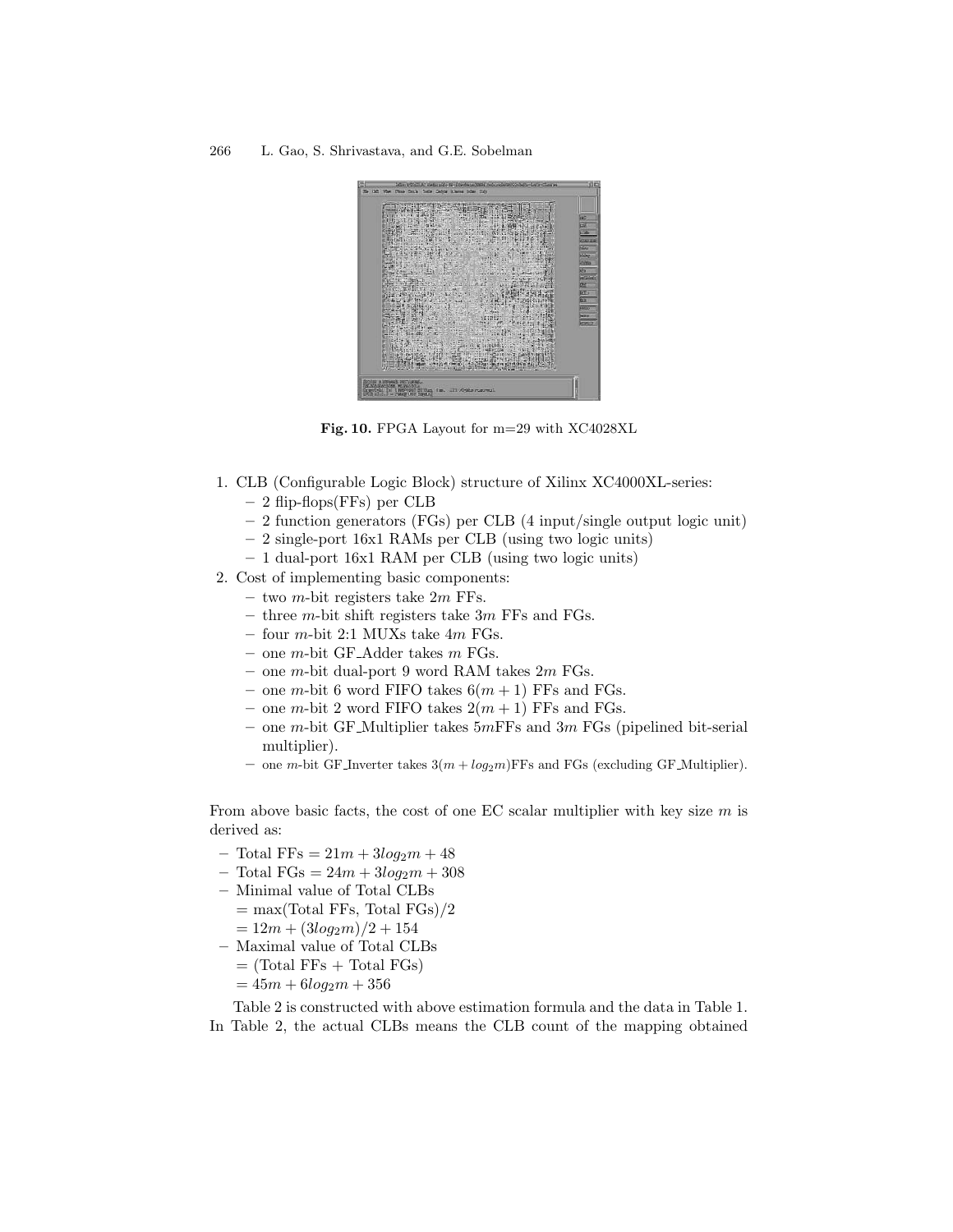with Xilinx Design Manager. The Min/Max CLBs comes from the estimation formulas and puts a lower/upper limit for the total number of CLBs needed for the design. Using regression, a polynomial curve of degree 2 is fitted with the data of the actual CLBs and the CLB usage for larger fields are predicted through extrapolation with the fitted curve. However routing resources are not taken into account in the extrapolation and they could become a bottleneck for larger fields. For m=160, the estimated number of CLBs ( $\approx$  4000) is larger than the capacity of the XC4085XL. However, the design should easily fit onto the Virtex XCV1000 chip.



**Table 2.** Mapping analysis

**Fig. 11.** Extrapolated mapping analysis

# **7 Conclusions and Future Work**

The experimental results from the mappings over small fields show that the hardware architecture is regular and achieves high CLB utilization and high speed. The use of an FPGA in the development of an elliptic curve scalar multiplier demonstrates many advantages:

- **–** Reduced development time and cost.
- **–** Tailorable design for a particular application.
- **–** Reduced hardware overhead and high performance.
- **–** Increased chip area utilization.
- **–** Hardware performance with advantages of software development.
- **–** Simplified hardware architecture and ability to easily add new functions.

The effectiveness and eventual performance/cost ratio of applying reconfigurable hardware to cryptography depends on many factors and research in this area is highly experimental. Therefore, future work remains in many areas and is summarized as follows:

**–** To map the design onto more types of FPGA chips to show the usefulness of the design and to reveal the relationship between the algorithm and the architecture/resources of FPGAs.